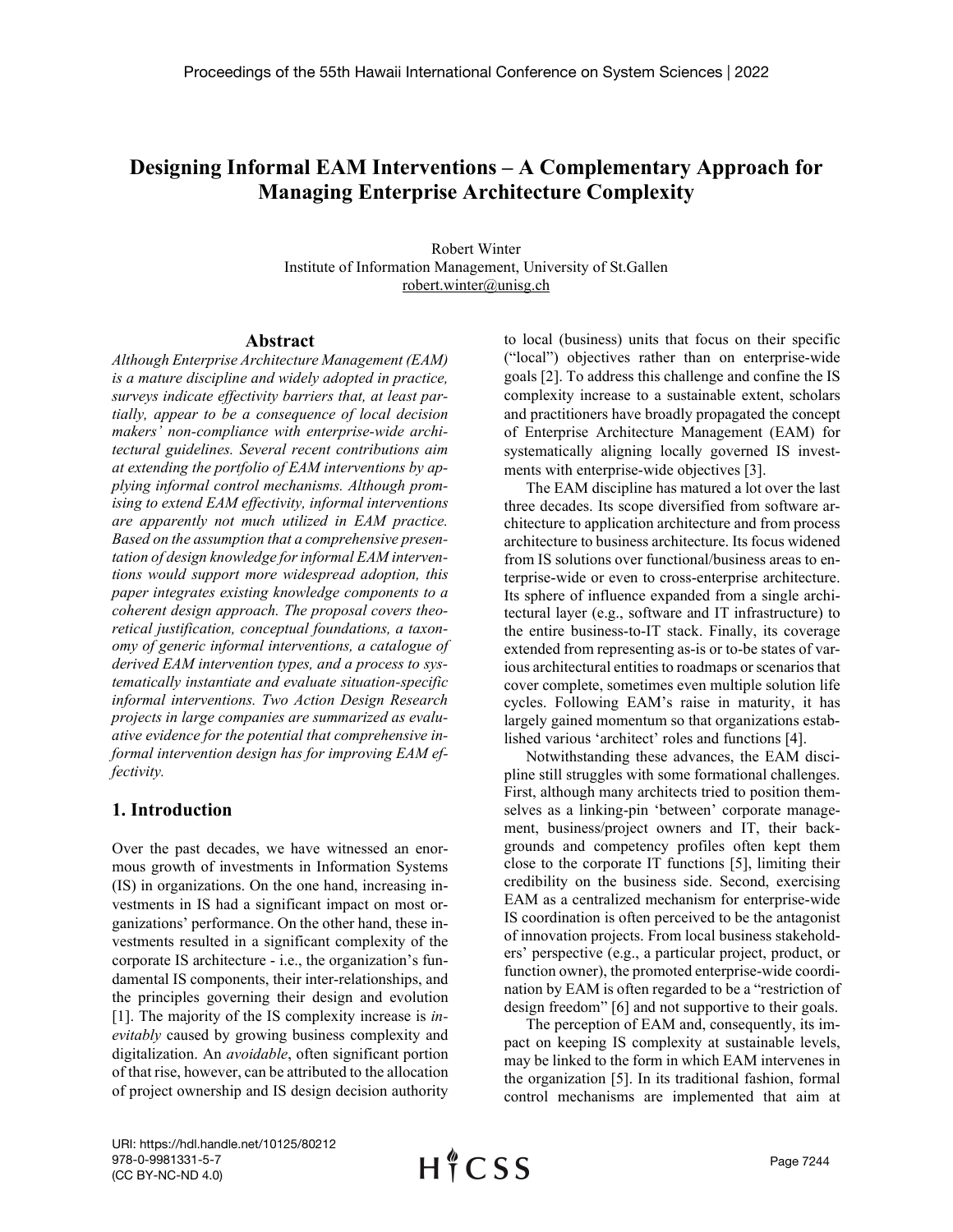maintaining transparency, coherency, and ultimately flexibility of IS architecture. Such mechanisms include, but are not limited to developing, maintaining, and enforcing architecture principles, architecture compliance checks, to-be architectures, and committees or procedures for architectural coordination, to eventually influence decisions made in IS development projects [7].

After harvesting 'low hanging fruits', however, it becomes increasingly difficult for EAM to consistently create significant benefits. A much discussed MIT study shows that, at some point, EAM apparently reaches its peak productivity level [5]. Simultaneously, IS architecture complexity can be expected to remain high or even increasing. The observation of decreasing marginal coordination benefits appears not to be related to maturity deficits of EAM concepts or deployment, but rather to general acceptance problems of EAM interventions by local stakeholders [5]. Hence, increasing compliance of local decision-makers in innovation projects becomes a key priority for further developing enterprise-wide architectural coordination and, ultimately, keeping IS complexity at a sustainable level.

Informal coordination interventions have the potential to extend the portfolio of IS coordination mechanisms beyond incentives and sanctions [8, 9], thereby promising to at least partially overcome stakeholder resistance and improve EAM effectivity. While certain components and aspects of informal coordination have been already investigated and published, these components have not been integrated into a comprehensive design approach yet. We posit that the missing adoption in practice is at least partially caused by the fragmented nature of design knowledge. This paper therefore aims at integrating the pieces, answering the research question 'how can fragmented design knowledge about informal interventions be integrated to provide a comprehensive design support for EAM?'

# **2. Methodology and Approach**

Ideally, comprehensive design knowledge should combine (i) *justificatory descriptive knowledge*, (ii) derived projectable *design knowledge* on multiple levels of (de)contextualization, and (iii) expository *design instances* for demonstration and evaluation purposes in a coherent form [10]. As our conceptual 'integration template', we adapt this design knowledge concept to EAM in Section 2. According to the multi-level knowledge structure, we first analyze the portfolio of coordination interventions through the lens of control theory and institutional theory as conceptual foundations (justificatory descriptive knowledge, Section 3). On that basis, we conceptualize suitable informal

control interventions in Section 4 (abstract design knowledge). Contextualizing such abstract design knowledge is a multi-stage process. As a first important step, Section 5 presents the derivation of a company-specific portfolio of informal interventions. Section 6 then presents a method how specific informal EAM interventions (*design instances*) can be created on that basis. It should be noted that all presented design knowledge components have been elaborated and published before, but isolated and not as an integral component of comprehensive, coherent design knowledge. To demonstrate our proposal, we report results from developing concrete informal coordination interventions in a large company (Section 7) before concluding in Section 8.

As our research question is about how to solve a specific class of problems, our research design generally follows the Design Science Research approach [11]. Sections 3 and 4 summarize conceptual and theoretical foundations, Sections 5 and 6 present solution components (intervention design approach), and Section 7 reports demonstration and evaluation.

# **3. Design Knowledge Model**

Based on their analysis of design knowledge evolution and accumulation, Avdiji and Winter [10] propose that design knowledge should *coherently* integrate components on *different conceptual levels.* In the following, we adapt their conceptual template to EAM interventions:

- *Descriptive knowledge* as *justification*: In the case of EAM, coordination theory provides justificatory predictive statements about which preconditions create which effects (cause-effect relations). Section 3 summarizes relevant findings.
- *Abstract design knowledge* as a *basis for contextualization*: It has been shown that certain types of informal coordination interventions are effective for reaching specific coordination goals (meansends relations). Section 4 presents a generic typology of 26 such interventions, albeit not yet contextualized for EAM.
- *Contextualized design knowledge* as a *basis for instantiation*: In the case of EAM, every organization contextualizes generic informal interventions according to their goals, size, context dynamics, and other factors they find relevant. In Section 5, we report how informal EAM interventions are derived, illustrated by the case of a large insurance company which derived 23 types of informal EAM interventions. Such means-end relations are still projectable, but already contextualized to a problem sub-class (EAM interventions).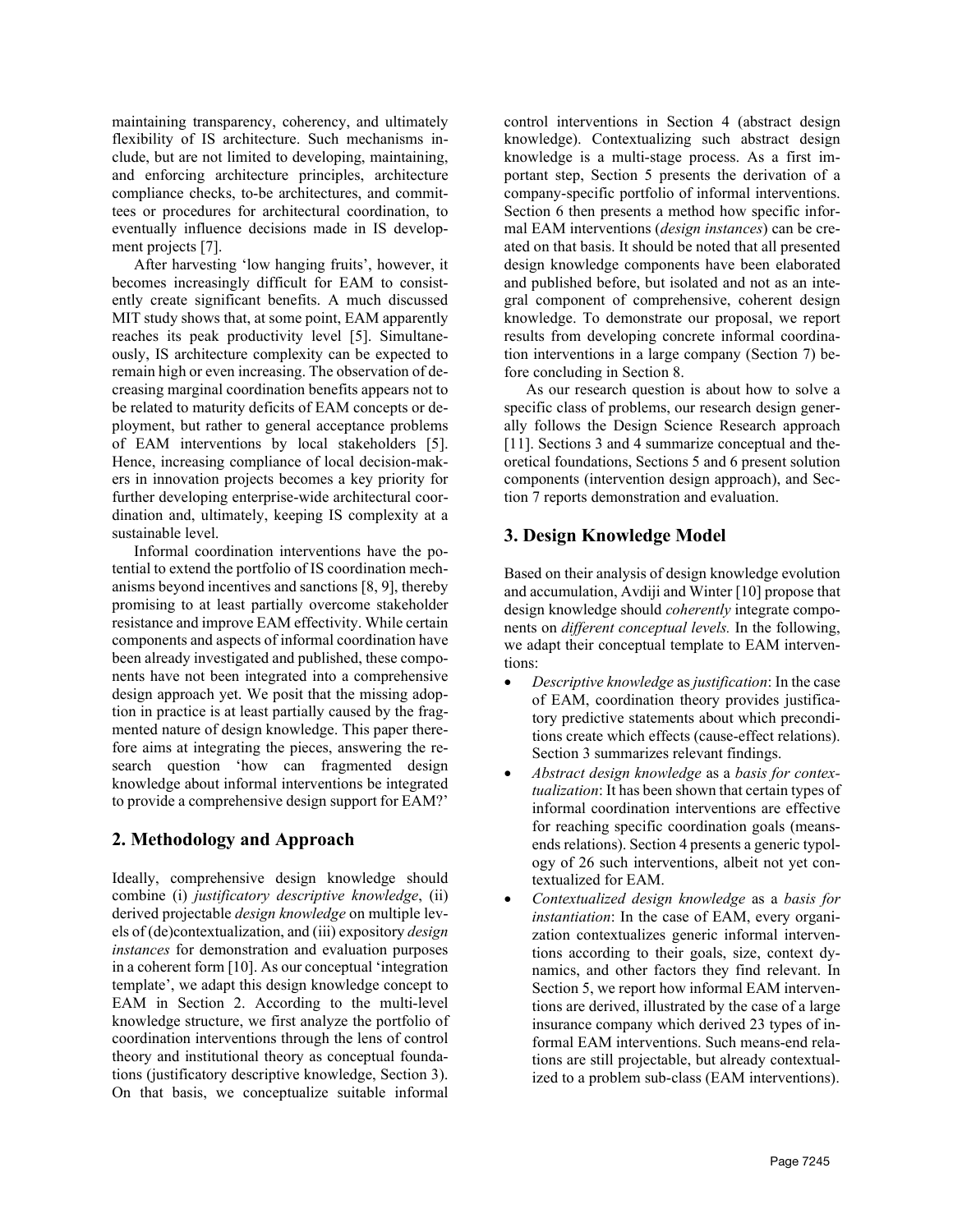• Finally, *expository design instances* allow to evaluate to which extent implemented EAM coordination interventions actually lead to desired coordination effects (design feature-measurable effect relations). In Section 6, we report how such an implementation can be done by integrating method components from Action Design Research and Digital Nudging.



**Figure 1. Design knowledge structure**

Figure 1 illustrates the way the components of this study correspond to the conceptual structure of projectable design knowledge. The upper layer represents descriptive knowledge, the middle layer represents the core projectable design knowledge (which can consist of several sub-layers of increasing contextualization), and the lower layer represents expository design instances.

# **3. Descriptive Foundation: Informal Coordination Mechanisms in EAM**

From a coordination theory perspective, EAM interventions implement different types of control mechanisms [12]. Table 1 summarizes an adapted compilation of Schilling's [7] analysis which modes and mechanisms of control are implemented by which exemplary EAM interventions.

As a foundation, EA frameworks and modeling methods are used to *conceptualize and describe EA* while measurement systems quantify the effects of EAM. Architecture principles, EA planning processes and EA governance structures are put in place to *plan and control EA*. On that basis, architectural norms and values need to become institutionalized across the organization in order to *assure EAM impact* [4, 5, 13]. While formal control mechanisms appear to work well to plan and control EA, appropriate control mechanisms for institutionalizing EAM are much less known. This becomes evident when looking at the many organizations that have a long track record of EAM, but have not yet succeeded in *establishing an* 

*enterprise-wide perspective* beyond the IT function [5].

Convincing local stakeholders that overall benefits on the enterprise-wide level justify individual sacrifices, remains a difficult undertaking. Illustrative examples of such challenge cannot only be found in enterprises (e.g., centralizing procurement processes), but are also common in public policy (e.g., imposing speed limits around schools, imposing smoking bans in public areas, transforming energy production and consumption).

|                 |                 |                                                     | EAM<br>exem-             |  |  |
|-----------------|-----------------|-----------------------------------------------------|--------------------------|--|--|
| Mode of control |                 | Definition                                          | plars                    |  |  |
| Formal          | Input           | Control through the allo-                           | Situational              |  |  |
| control         | control         | cation of                                           | EAM [14]                 |  |  |
|                 |                 | - human resources                                   |                          |  |  |
|                 |                 | - financial resources                               |                          |  |  |
|                 |                 | - material resources                                |                          |  |  |
|                 |                 | - organizational arrange-                           |                          |  |  |
|                 |                 | ments                                               |                          |  |  |
|                 | <b>Behavior</b> | Control through the defini-                         | - EAM stand-             |  |  |
|                 | control         | tion of                                             | ards & princi-           |  |  |
|                 |                 | - processes to govern the<br>actions of individuals | ples                     |  |  |
|                 |                 | - mechanisms to observe                             | [15, 16]<br>- EAM frame- |  |  |
|                 |                 | the behavior of various                             | works                    |  |  |
|                 |                 | stakeholders                                        | [17, 18]                 |  |  |
|                 |                 | - rules in guiding actions                          | - EAM Ma-                |  |  |
|                 |                 | - reward systems for com-                           | turity models            |  |  |
|                 |                 | pliance                                             | [19]                     |  |  |
|                 | Outcome         | Control through the defini-                         | - EA model-              |  |  |
|                 | control         | tion of                                             | ing methods              |  |  |
|                 |                 | - specifications of desired                         | [20, 21]                 |  |  |
|                 |                 | outcomes                                            | - EA(M) out-             |  |  |
|                 |                 | - processes to measure and                          | come                     |  |  |
|                 |                 | promote outcomes                                    | measures                 |  |  |
|                 |                 |                                                     | [22, 23]                 |  |  |
| Informal        | Self con-       | Control through the defini-                         | Team-specific            |  |  |
| control         | trol            | tion of                                             | EA guide-<br>lines/chal- |  |  |
|                 |                 | - goals by individuals<br>- individual's voluntary  |                          |  |  |
|                 |                 | improvement/                                        | lenges [24]              |  |  |
|                 |                 | learning activities                                 |                          |  |  |
|                 | Clan            | Control through values                              | - Architectural          |  |  |
|                 | control         | and norms                                           | thinking [25]            |  |  |
|                 |                 | - shared norms, values,                             | - Influence-             |  |  |
|                 |                 | and beliefs                                         | based ap-                |  |  |
|                 |                 | - reflection activities                             | proaches [26]            |  |  |

**Table 1. Formal and informal control mechanisms in EAM** (adapted from [7])

In order to move beyond the already reached productivity (and impact) plateau of EAM, it appears necessary to shift the focus from an enforcement-centric view (i.e., focusing on formal control mechanisms, e.g. by enhancing EAM governance) towards an influence-centric view (i.e., using informal control mechanisms). This implies also a shift of focus from the traditional EAM players (IT unit, architects, enterprise management) to "that other 90% of the enterprise" [5] that are not directly related to the IT function or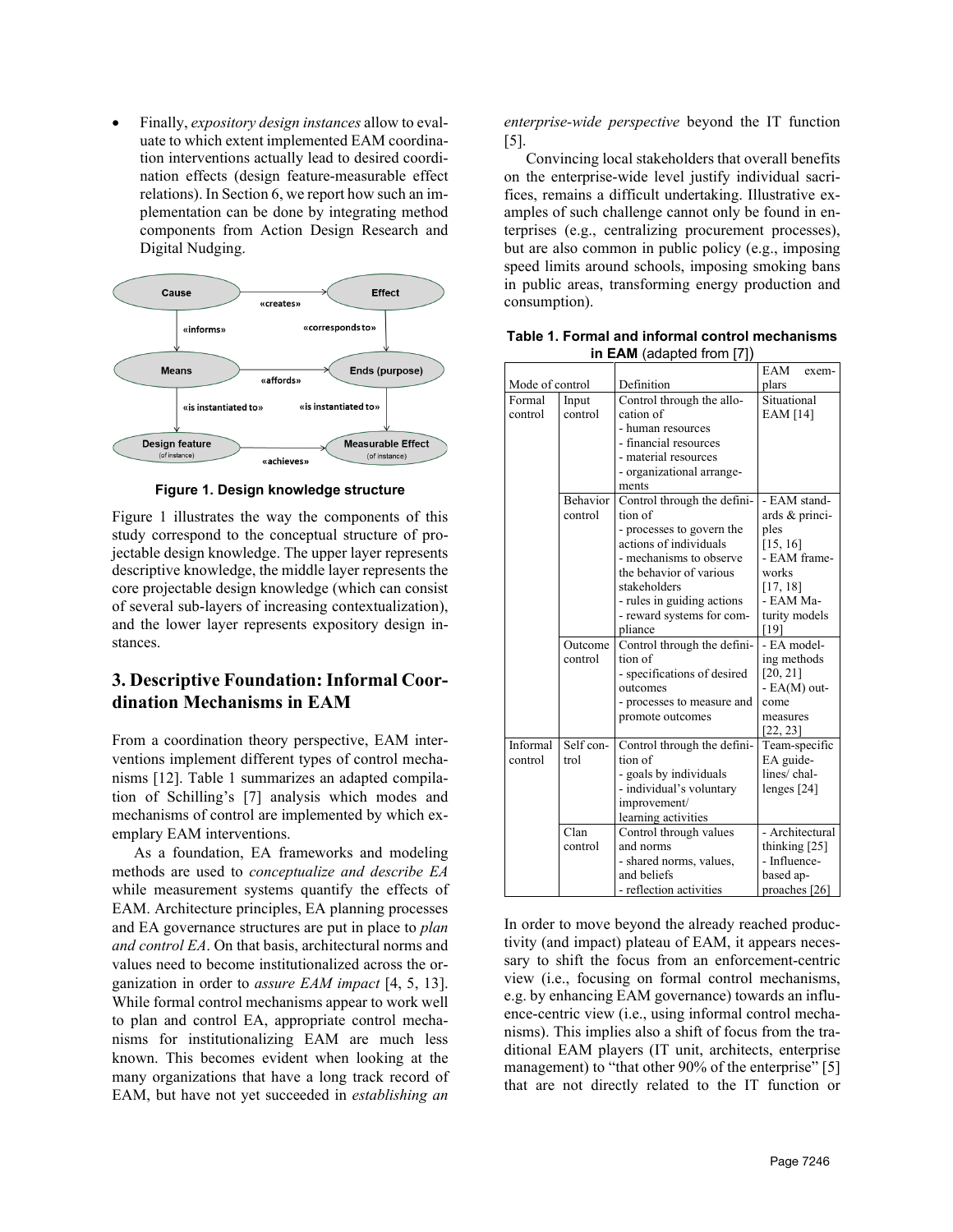enterprise-wide concerns. As these stakeholders (e.g., project, product, or function owners) cannot be sufficiently "controlled" by traditional EAM interventions with a reasonable effort, EAM needs to focus not only on enforcement, but also (or even more) on influencing. As a consequence, formal control as a central theme of EAM research needs to be complemented by informing, legitimating, and socializing [7].

For formal interventions, organizations have developed mature practices to measure compliant behavior (e.g., by systematic assessment of compliance with architectural guidelines in the context of sign-offs), to incentivize desired reactions (e.g., by approving compliant project proposals), and to sanction undesired reactions (e.g., by demanding proposal amendments). For the purposeful design of informal interventions, however, the foundations of compliance need to be investigated first. The model of Weiss et al. [26] explains individual reaction to EAM interventions and thus can serve as a starting point. According to their study, individual actors

- 1. Need to be convinced that their social status will be rising if they comply with EAM interventions;
- 2. Need to understand that they can be more efficient if they comply with EAM interventions;
- 3. Need to perceive EAM as something that is strategically important for the organization; and
- 4. Need to perceive EAM as transparent, business-oriented and trustworthy.

As a consequence, the general approach of extending the portfolio of EAM interventions requires actively involving local decision-makers and the social system of the organization, focus on communication and sensemaking, using lightweight tools without too much 'IT touch', and demonstrating local, tangible benefits of architectural coordination. The resulting ambition has been designated as "Architectural Thinking" [25].

## **4. Design Foundation: Taxonomy of Potential Informal Control Interventions**

Based on a broad structured literature review, Kneubühler [27] classified coordination interventions according to the underlying psychological base mechanisms, their timing and whether the respective decisions are infrequent or repetitive. If also the level of analysis is considered, the resulting taxonomy differentiates 23 types of informal interventions, three types of formal interventions and three mixed types. They are listed in Table 2.

The resulting range of 26 types of informal interventions constitutes a 'menu' of general (informal) solution components to general coordination problems in organizations. From that generic means-ends 'menu', a specific set of informal intervention candidates can be derived by choosing the acceptable or desired base mechanism, the type of decision and the relevant level of application (individual, workgroup, community, or enterprise) as filters. Yet the resulting set of candidates is neither specifically tailored to EAM nor to the specific context of an organization.

| rable 2. Types of file refigures |                   |                     |                          |                | langhrom In [51] |
|----------------------------------|-------------------|---------------------|--------------------------|----------------|------------------|
|                                  |                   | Base                |                          | Deci-          |                  |
| Intervention type                | Level             | mecha-              | Timing                   | sion           | Type of          |
|                                  |                   | nism                |                          | type           | control          |
| Social norms                     | I                 | S                   | $-0$                     | 1 n            | I                |
| Loss aversion /                  | Ī                 | F                   | $\ddot{}$                | 1n             | F                |
| negative framing                 |                   |                     |                          |                |                  |
| Positive framing                 | Ī                 | R                   |                          | 1 <sub>n</sub> | Ī                |
| Setting standards                | $\overline{10}$ S | Ċ                   | $\theta$                 | 1              | F I              |
| Priming                          | I                 | $\overline{C}$      | $\frac{1}{2}$            | 1 <sub>n</sub> | Ī                |
| Anchoring                        | Ī                 | $\overline{C}$      | $-0$                     | 1              | Ī                |
| Hyperbolic dis-                  | Ī                 | $\overline{C}$      | $-0$                     | 1              | Ī                |
| counting                         |                   |                     |                          |                |                  |
| Preventing hyper-                | Ī                 | A                   | $-0$                     | 1              | Ī                |
| bolic discounting                |                   |                     |                          |                |                  |
| Simplification                   | IT <sub>S</sub>   | A                   | $\mathbf{0}$             | $\mathbf{1}$   | I                |
| Salience                         | I T               | A                   | $-0$                     | 1 <sub>n</sub> | Ī                |
| Transparency and                 | 1TOS              | A                   | $-0$                     | 1 <sub>n</sub> | FΙ               |
| disclosure                       |                   |                     |                          |                |                  |
| Feedback                         | $\overline{1}$ T  | A                   | $\overline{a}$           | $\mathbf n$    | F I              |
| Binding                          | I                 | FR.                 |                          | n              | I                |
| Persuasive commu-                | Ī                 | $\overline{C}$      |                          | 1 <sub>n</sub> | Ī                |
|                                  |                   |                     |                          |                |                  |
| nication                         |                   |                     |                          |                |                  |
| Sensitivity training             | ITGO              | A<br>?              | -                        | 1 n            | I                |
| Cross-functional                 | T G O             |                     |                          | 1 <sub>n</sub> | Ī                |
| training                         |                   |                     |                          |                |                  |
| Networking                       | GO                | S                   |                          | 1 n            | I                |
| Stakeholder In-                  | T <sub>O</sub>    | S                   | $\theta$                 | 1 <sub>n</sub> | Ī                |
| volvement                        |                   |                     |                          |                |                  |
| Buildup of social                | IT                | S                   | $\overline{\phantom{0}}$ | 1 <sub>n</sub> | I                |
| capital                          |                   |                     |                          |                |                  |
| Moral contracts                  | $\overline{1T}$   | F                   | $\frac{1}{2}$            | 1n             | Ī                |
| Peer review                      | T G               | $\overline{F}$      | $^{+}$                   | 1 <sub>n</sub> | F                |
| Peer pressure                    | $\overline{IT}$ G | S F                 | $-0 +$                   | 1 <sub>n</sub> | I                |
| Corporate / group                | ITGO              | S F                 | $-0+$                    | 1 <sub>n</sub> | Ī                |
| culture                          |                   |                     |                          |                |                  |
| Norms and values                 | ITGO              | $\overline{\rm SF}$ | $-0+$                    | 1n             | Ī                |
| Defining individual              | T                 | $\overline{F}R$     |                          | 1 <sub>n</sub> | Ī                |
| norms                            |                   |                     |                          |                |                  |
| Creating obliga-                 | Ī                 | $\gamma$            | $-0+$                    | 1n             | Ī                |
| tions                            |                   |                     |                          |                |                  |
| Checklists                       | I T               | A                   | 0                        | 1 n            | F                |
| Psychological own-               | Ī                 | 9                   | $-0+$                    | 1 <sub>n</sub> | Ī                |
| ership                           |                   |                     |                          |                |                  |
| Psychological bind-              | IΤ                | $\overline{\cdot}$  | $-0+$                    | 1 <sub>n</sub> | I                |
|                                  |                   |                     |                          |                |                  |
| ing                              |                   |                     |                          |                |                  |

**Table 2. Types of interventions** (adapted from [27])

#### **Legend:**

Level: I=individual; T=team/workgroup; G=guild/community; O=organization; S=society

**Base mechanism:** S=status/image; F=fear/sanction; R=reward/incentive; C=carelessness; A=attentiveness

**Timing:** - =before; 0=during; + = after decision-making

**Type of decision:** 1=once-only; n=repetitive

**Type of control:** F=formal; I=informal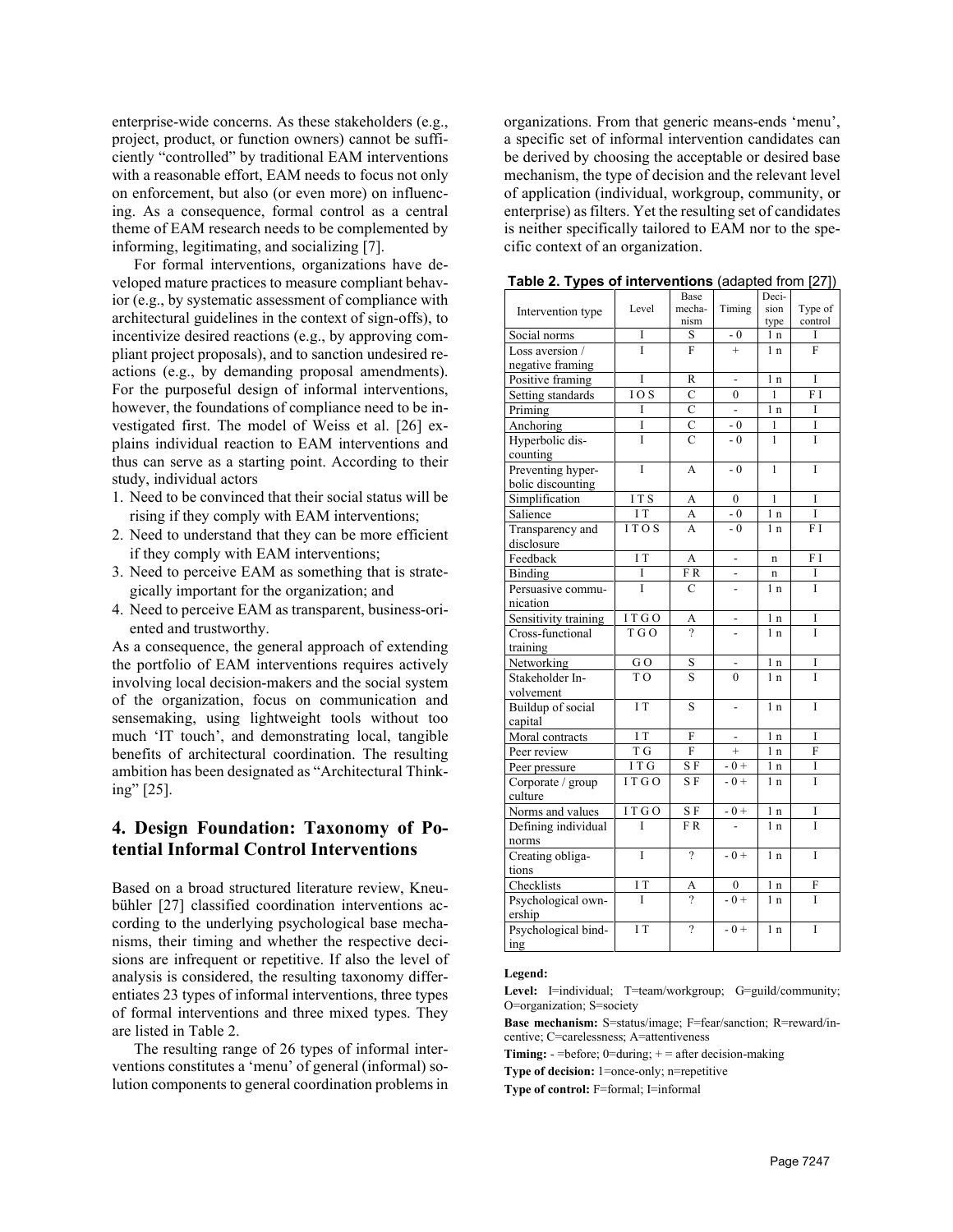The next contextualization steps are therefore (i) to 'translate' the general coordination goals into the context of EAM and (ii) to consider company-specific context factors such as, to name a few, its organizational setup, its EAM maturity, context dynamics, and / or specific coordination needs and practices. In the following section, we demonstrate how such a contextualization can be achieved.

# **5. Deriving a Company-specific Portfolio of Informal EAM Interventions**

Any instantiation of generic design guidance requires a sufficiently detailed analysis of the respective context. In his case study at a large insurance company, Erni [28] interviewed major stakeholders of enterprise-wide coordination (such as senior management, strategic planning & controlling, project portfolio management, IT project lead, business analyst, product owner, innovation manager) to collect a consolidated characterization of the context. As most important context characteristics, he identified the company's approach to IT/business alignment, its EAM maturity, current impact of EAM outcomes impact, current coordination needs and incentives, current practice of making decisions with effect on EA, the magnitude of complexity costs, and the level of the resulting corporate performance impact.

Based on this context analysis, he combined generic interventions from the catalogue presented in the preceding section to derive 23 informal intervention candidates. Based on a qualitative analysis, he organized the candidates in seven clusters: [28]

- 1. "Classical" EAM interventions
- 2. Decision support
- 3. Proactive information provision
- 4. Establishment of new communication channels
- 5. Enabling of collaboration and engagement
- 6. Adaptation of the EAM operating model
- 7. Involving the company's social system

The intervention candidates are based on the already mentioned study of Weiss et al. [26] that explains the reaction of non-architects to architectural coordination interventions. Erni specifies them not only regarding means (how they work), desired outcomes and addressees, but also with regard to whether their contribution would increase awareness, understanding, use, legitimacy, effectivity, organizational grounding, or trust of architectural coordination. While understanding, awareness and use result from general IS success models, the latter four factors had been identified by Weiss et al. to explain a large extent of EAM impact.

|                    |                                                                                                                     | Expected       | Expected            |  |
|--------------------|---------------------------------------------------------------------------------------------------------------------|----------------|---------------------|--|
| Cluster            | Intervention                                                                                                        | useful-        | practica-<br>bility |  |
|                    |                                                                                                                     |                |                     |  |
| "Classical" EAM    | Incorporate EAM function early into business/project design decisions                                               | 4              | 2.5                 |  |
| interventions      | Publish a catalogue of EAM services and analyses                                                                    | 3.5            | 4.5                 |  |
|                    | Provide (architectural) checklists for certain types of decisions in projects                                       | 3              | 3.5                 |  |
| Decision support   | Provide individualized support for innovation projects                                                              | 3.5            | $\overline{2}$      |  |
|                    | Strategic dialogue with senior management and steering committees of important innovation programs                  | 4              | 2.5                 |  |
| Proactive infor-   | Publish «success stories» of enterprise-wide coordination                                                           | 3.5            | 4                   |  |
| mation provision   | Publish architecture roadmaps                                                                                       | 4              | 3                   |  |
|                    | Publish transparent calculations of IT and complexity costs                                                         | 3.5            | 3                   |  |
| Establishment of   | Offer individualized, focused briefings for senior management                                                       |                | $\overline{4}$      |  |
| new communica-     | Inform top management regularly about architectural issues (so that it becomes part of their middle                 | $\overline{c}$ | 3.5                 |  |
| tion channels      | management briefings)                                                                                               |                |                     |  |
|                    | Conduct public «architecture talks» with internal and external speakers                                             | 3              | 3                   |  |
|                    | Conduct trainings for specific architecture-relevant topics (e.g., complexity vs. agility)                          | 3.5            | 3                   |  |
| Enabling of col-   | Recruit and coach «coordination ambassadors» in business units or important projects                                | 2.5            | 2.5                 |  |
| laboration and en- | Establish an architecture board with all important management stakeholders (and selected specialists)               |                | 2.5                 |  |
| gagement           | Involve business stakeholders in architectural decisions (and also publish violations of architectural              | $\overline{4}$ | 3                   |  |
|                    | principles/roadmaps)                                                                                                |                |                     |  |
|                    | Invite business/project representatives to develop architectural principles/roadmaps                                | 3.5            | 2                   |  |
|                    | Conduct architecture reviews and retrospectives for projects (where it matters)                                     | 3.5            | 3.5                 |  |
| Adaptation of the  | Lobby for consideration of architectural coordination objectives in enterprise-level objectives                     | 4.5            | 2.5                 |  |
| EAM operating      | Support major investment decisions by providing architecture-related decision support                               | 3.5            | 1.5                 |  |
| model              | Establish an product/service-centric (rather than a project-centric) EAM organization                               | 4              | 1.5                 |  |
| Involving the      | Create an enterprise-level assessment instrument $(\overline{e.g., a label})$ for important decisions in innovation | 3              | 3                   |  |
| company's social   | projects and publish it                                                                                             |                |                     |  |
| system             | Facilitate peer reviews (architectural reviews of decisions by business peers rather than by EAM team)              | 3              | 3                   |  |
|                    | Create «architecture awards» to honor desirable behavior (compliant, sustainable innovations) of busi-              | 1.5            | $\overline{3}$      |  |
|                    | ness units or projects                                                                                              |                |                     |  |

| Table 3. Contextualized catalogue of informal interventions (adapted from [28]) |  |  |  |  |
|---------------------------------------------------------------------------------|--|--|--|--|
|                                                                                 |  |  |  |  |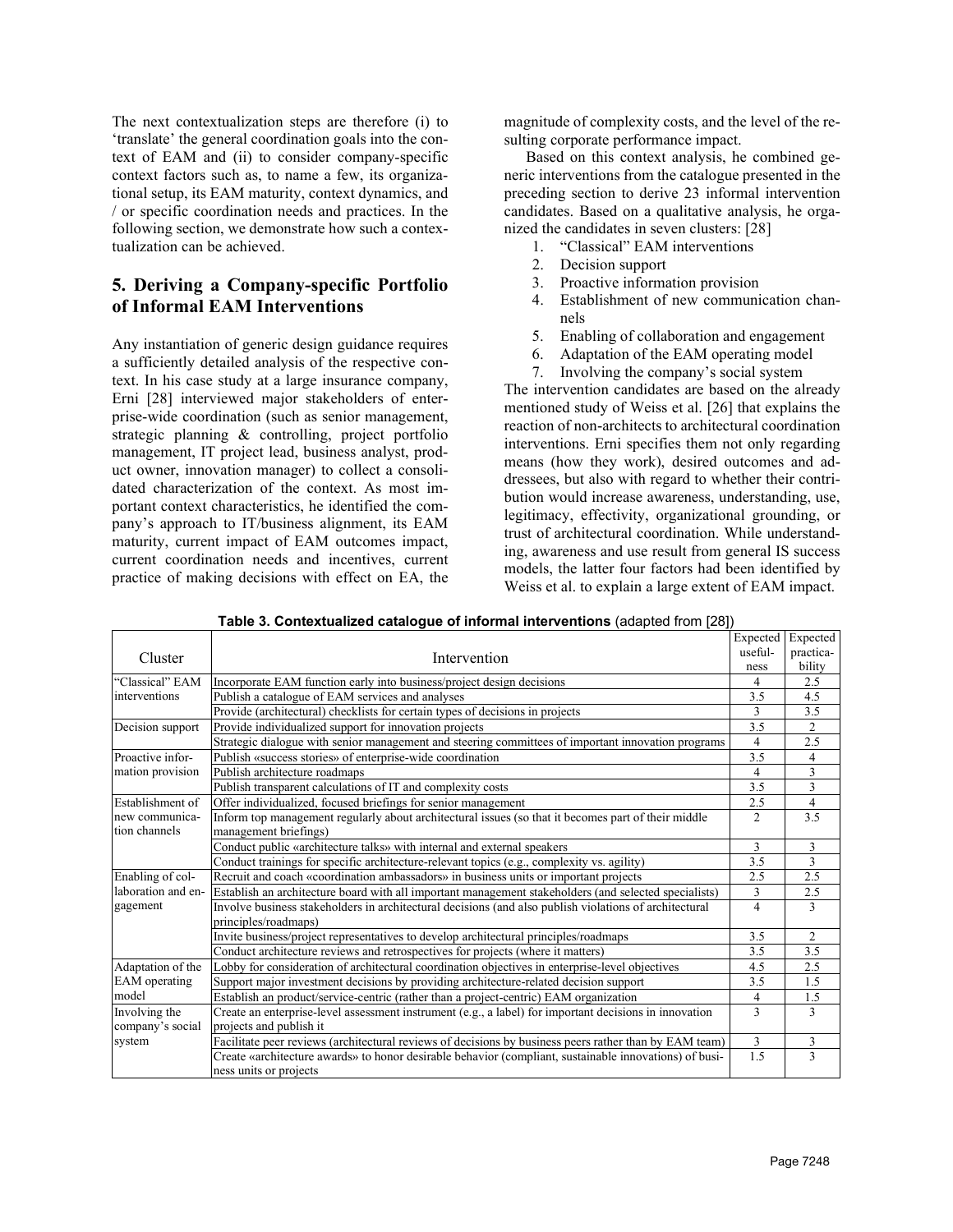Although the concrete context certainly varies from organization to organization, the approach to contextualize the pre-selected 'menu' of coordination interventions for EAM and for a company context, appear to be projectable to many organizations. While we now have informal EAM candidates rather than generic coordination interventions, we still have to identify which candidates are worth to be piloted, tested and eventually implemented.

In order to select and prioritize the 23 informal EAM intervention candidates for piloting, Erni conducted interviews with senior managers to determine their expected usefulness and expected practicability. Table 3 summarizes the results. For both constructs, 5 is the maximal and 1 is the minimal value.

While informal interventions directed at adapting the EAM operations model or decision support were assessed to be most *useful*, involving the company's social system was not regarded as very useful. Regarding *practicability*, it was not surprising that traditional, known interventions scored highest, along with information provision and new communication channels. The adaptation of EAM's operating model and decision support, although seen as most useful, were considered also to be most challenging with regard to their practicability.

Although we described so far how desirable informal EAM interventions with certain characteristics can be successively identified based on generic design guidance (decontextualized 'menu' and contextualized 'candidate list'), we still operate at an abstract 'intervention type' level. In order to concretely implement such interventions in practice, additional considerations are needed that are presented in the following section.

## **6. Implementing Situated Informal EAM Interventions**

Once desired intervention *types* have been identified, the specification of concrete informal EAM interventions can apply not only (i) general guidelines for intervention design in organizations, but as well (ii) specific guidance for influencing individual behavior without coercion and, even more specific, (iii) specific guidance for adoption-friendly informal EAM interventions:

i. Since intervention instantiations are highly context-dependent and can only gain acceptance (and thus be used and create value) by the addressed decision-makers if they are sufficiently involved in the design process, we follow the *Action Design Research* (ADR) approach [29] as a *general design method for intervention design in* 

*organizations*. Thus, we co-produce the design together with practitioners, using an iterative approach to accompany and bring about the emergence of the artefact(s).

- ii. For *guiding individual level behavior without use of coercion or regulation*, nudging has been widely studied since Thaler and Sunstein's [30] seminal book. The underlying psychological effects therefore provide a foundational *toolbox for constructing contextualized digital nudges* [31].
- iii. As even more specific guidance for specifying informal interventions in an EAM context, we apply Weiss et al.'s *guidelines for adoption-friendly EAM interventions [26]*.

The procedure we use is both informed by the four stages of ADR (problem formulation, building/intervention/evaluation, reflection/learning, and formalization of learning [29]) and the four-stage digital nudge design method by Mirsch et al. [31]. Cahenzli [32] consolidated these two methods into six phases:

*Phase 1 – Understanding the general problem*: As part of the problem formulation of the ADR method and the steps related to understanding the context of the intervention, the first step is to understand the underlying problem.

*Phase 2 – Formulation of problems from the stakeholders' perspective:* Next, the problem is being described in statements from the perspective of the addressees whose behavior should be guided. Thereby, psychological effects are to be identified. This step is still part of the problem formulation in the ADR method, whereas it is overlapping phase 1 and 2 of the digital nudge design method.

*Phase 3 – Forward, Backward, and Sidestep Mapping*: The researchers and a work group consisting of relevant stakeholders within the case organization map the problem to existing and proven nudges and vice-versa (forward and backward mapping). This is part of the stage 2 of the ADR method and phase 2 of the digital nudge method. To increase the creativity of both researchers and practitioners, we additionally map the problem to psychological effects (and from there, to nudges that have been used to overcome said effects) as well as a suite of effects to possible nudges that may be leveraged to overcome existing psychological effects (sidestep mapping).

*Phase 4 – Formulation and implementation of a solution:* Once phase 3 is completed, the suite of nudge ideas is used as the baseline for the creation of an intervention that addresses not only a problem instance, but the entire problem class. This step is the most complicated as the solution is not only a nudge, but an abstracted construction that addresses not the individual problem aspects (e.g. identified inhibiting effects), but the institutionalization process as a whole.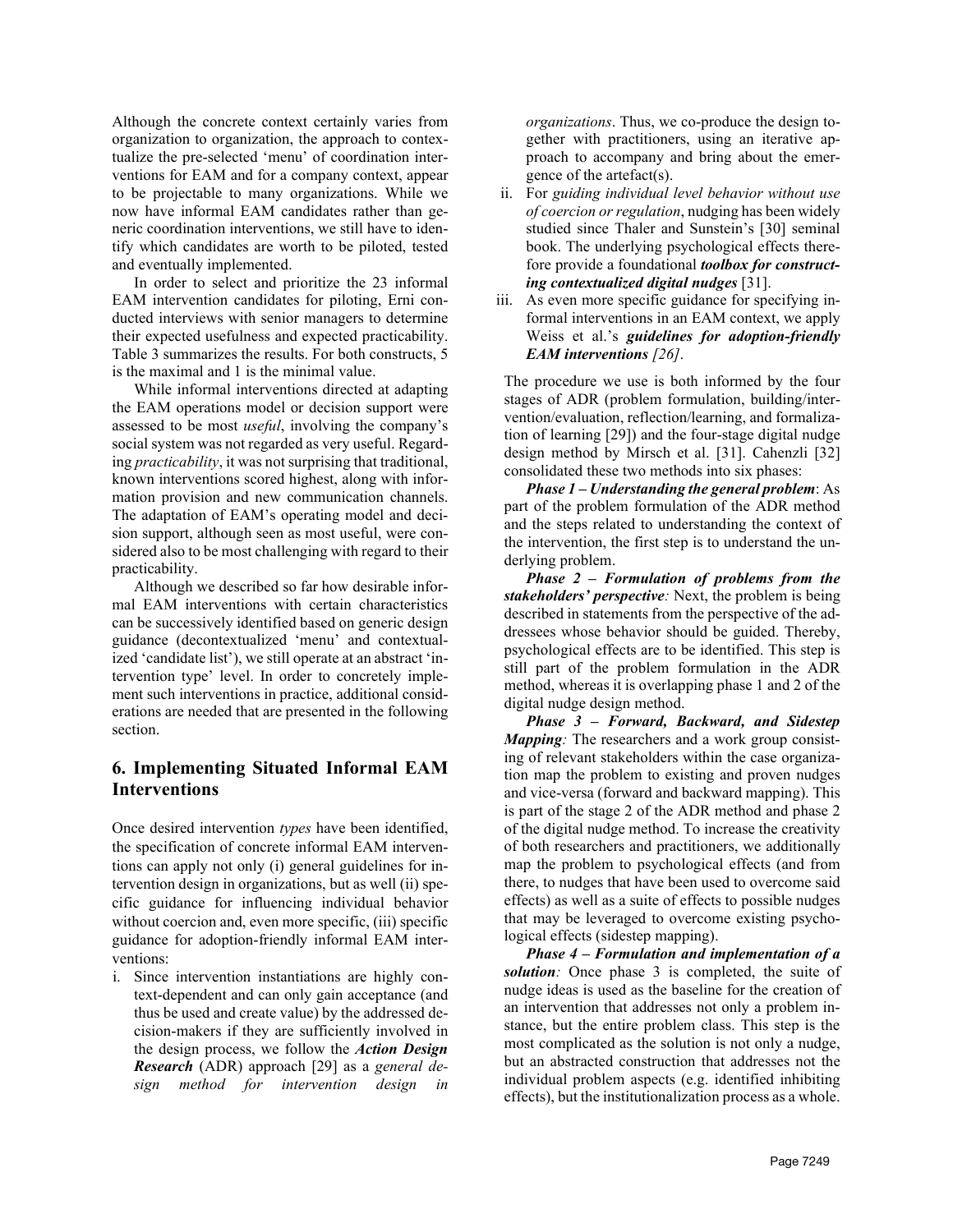Therefore, the design guidance of Weiss et al. becomes important in this phase. As a consequence of their explanatory model of stakeholder reaction to EAM interventions, Weiss et al. suggest the following design principles [26]:

- 1. The interventions need to create transparent conditions about who is compliant with EAM guidelines and who is not – so that compliance can be associated with personal social status in the organization;
- 2. The interventions need to clearly demonstrate their positive value contribution also to 'local' objectives or goals – as well as the damage of ignoring or compromising the intervention to both local and global objectives / goals;
- 3. The interventions need to position EAM leaders on senior 'decider' levels in the organizational hierarchy – rather than 'ivory tower' experts or 'architectural police';
- 4. The interventions need to ensure that architects and architectural artifacts are not only understandable for business stakeholders, but also are able to credibly demonstrate their value contribution. For instance, the use of coherency-oriented, high complexity models should be avoided. Instead, when interacting with local business stakeholders, the focus of architects should be on lightweight artifacts, local business concerns and tangible benefits.

Only if as many as possible of these principles are followed, respective informal coordination interventions promise to effectively influence autonomous, local decision-makers on the business side towards increasing their acceptance of EAM guidelines and, ultimately, lead to an institutionalization of Architectural Thinking [33].

Once a version of an intervention is created, even if it is still at an early stage, it is being tested and learnings from this cycle are being fed back into the design process, until a large-scale implementation of the solution can be implemented. This testing and learning can be understood as stage 3 in the ADR method.

*Phase 5 – Evaluation:* As opposed to the iterative testing and thus formative evaluation in phase 4, this phase represents a summative evaluation of the design endeavor. At this point, the goals from phase 1 are used as a baseline to evaluate the artefact.

*Phase 6 – Formalization of Learnings*: As our intention is not primarily to solve the situated problem in a specific organization, the last phase tries to generalize the findings, addressing the general (decontextualized) problem. Therewith the ADR project may conceptually contribute to a better understanding of the problem, the solution, and finally, the creation of general design principles [29].

### **7. Demonstration and Evaluation**

We conducted two actual development projects that applied the presented approach to implement (and partially deploy) informal coordination intervention instantiations in two different large organizations – aiming to institutionalize enterprise-wide coordination in a context where local decision-makers have very high autonomy.

In both cases, we used control and institutional theory to identify projectable design knowledge (here: menu of generic interventions) that was successively adapted to the relevant context of the case organizations (here: derivation of intervention candidates). In the following, we focus on how the intervention candidates were selected and implemented in one of these projects (for further details, see [34]). Where applicable, insights from the second project are complementing the summary.

*Phase 1*: The case company is a very large, multinational organization in the engineering industry. Traditionally, the case organization has been operating in a diversification mode and, hence, had a relatively low level of business process and information system integration and standardization. In 2016, the organization started to intensify its EAM activities. As an initial step, senior management appointed an EAM team with enterprise-wide scope and objectives. These objectives included measures to increase business processes and user productivity, to enable end-to-end processes and reporting, to reduce IS operating costs, and to enhance security and compliance.

To achieve these objectives, the EAM team implemented a considerable number of formal control mechanisms: The case organization defined architecture principles and plans for a target architecture, and established a formalized approval process for all changes that affect the enterprise architecture. Furthermore, the team trained more than 430 employees (mostly project managers and business process owners) on EAM topics.

With regard to the four architecture maturity stages outlined by Ross et al. [3], the case organization is close to reach stage 3, where "companies move from a local view of data and applications to an enterprise view" [3, p. 76] and where "standardizing shared data and core business processes involves taking control over business process design from local business unit leaders" [3, p. 77]. On this maturity level, the core governance issue is to find the means to align project priorities (i.e., local perspectives) with EAM objectives (i.e., enterprise-wide perspective).

*Phase 2*: Despite having both implemented a wide range of architectural governance processes (with formal control mechanisms) and trained a considerable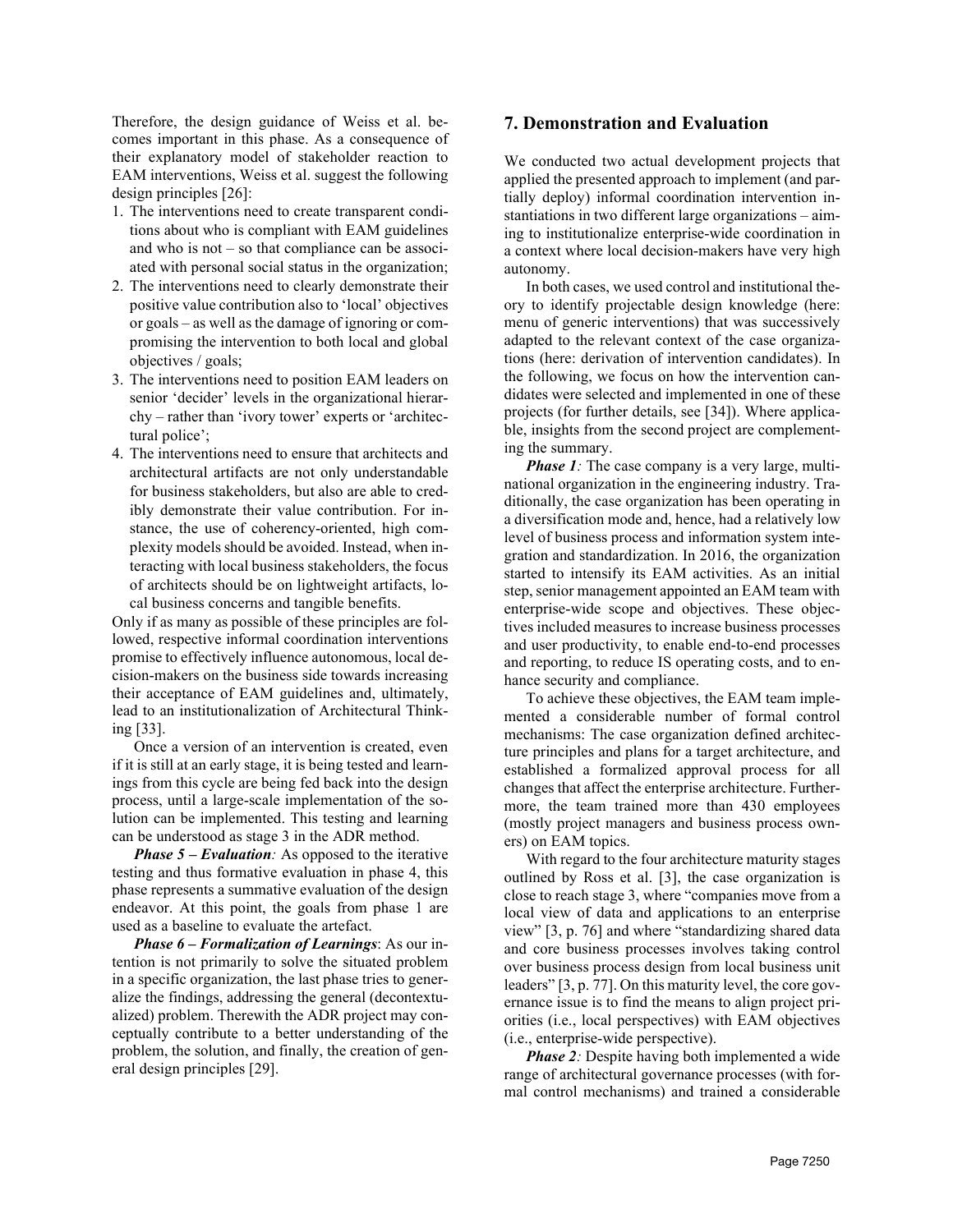number of employees on EAM, the EAM team did not fully achieve its objectives. More precisely, the EAM team was confronted with the fact that a larger and relevant group of employees were still reluctant to adopt enterprise-wide concerns when taking design decisions affecting the enterprise architecture. According to control theory, informal control was missing, as the shared norms and values did not yet emphasize the value of an enterprise-wide perspective sufficiently.

This reluctance was, for instance, manifested in project owners who still had a clear local (product, process, project) perspective, and did not sufficiently consider the side effects, or the use of synergies. Also, the costs created for later integration, operation, and decommissioning were not sufficiently taken into consideration when making design choices. As a result, the case organization was confronted with the negative consequences of operating a complex EA, such as high operating costs (75%+ of all IS costs), lacking global visibility of applications, and, as a consequence, redundancies (among the 5,000 applications), heterogeneity in technology infrastructure, and difficulties in reflecting business processes end-to-end in the IS landscape.

The observation of the EAM team is thereby congruent with the perception of other members of the organization. As an internal survey in the case company has shown, only approximately half of the participants (52%) were familiar with architectural guidelines and the organization's target architecture. At the same time, only 15% of the participants believed that the IT application landscape met the requirements defined by the EAM team. As a consequence, the aim of the intervention design is to influence the decision-making process of local entities, so that these opt for design alternatives that are in line with enterprise-wide concerns.

*Phase* 3: As the company had already deployed many formal coordinative EAM interventions with unsatisfactory effects, the idea was to try a non-mainstream alternative: a pioneering informal intervention that involves the company's social system. Among the social interventions, the mixed company-researcher workgroup decided to create an enterprise-level assessment instrument for important decisions in innovation projects – and make results available throughout the company. Due to the existing experience with labels in other domains of institutionalization, it was decided to co-create and roll out an "Enterprise Architecture Label" (EAL). The EAL shall provide information on the contribution of local entities to the overall state of the enterprise architecture. It should then nudge local entities to consider enterprise-wide concerns when making their local, IS-related design choices.



**Figure 2. Enterprise architecture label [34]**

The EAL was designed in three iterations. The first iteration encompassed all design activities with regard to the measurement system, i.e., the collection of measurement items to assess the degree to which local entities follow an enterprise-wide perspective. The second one focused on the aggregation process, i.e., the procedure to transform the results of the individual measurement items into an overall label rating. The third iteration was dedicated to the presentation, i.e., the actual design of the label. In all iterations, it was important to incorporate as many company architects, senior IT managers and business managers as possible to ensure that the EAL's message was understood, its data was credible and it could be expected that its company-public presentation (intranet) would have the aspired compliance effect. This phase's result, the EAL, is illustrated in Figure 2.

*Phase 4:* As the objective of ADR is to create (projectable) design knowledge [35] rather than just contextualized problem solutions, firstly several design revisions were done in the workgroup for the country unit were the label was intended to be rolled out, and secondly an additional, second country unit with slightly different contextual factors was chosen to triangulate not only EAL's usefulness evaluation, but also to contribute to the projectability of the design at least within the case organization.

In a separate project with a very large international bank (for details see [32]), an analysis of their coordination problems and intervention requirements also pointed towards a label-type informal intervention. A "data quality improvement label" was chosen in order to use the company's social system to create effects that were not achievable with formal coordination interventions before. Experience from the EAL was used as an input, and consolidated insights from both projects allowed to derive generalized insights.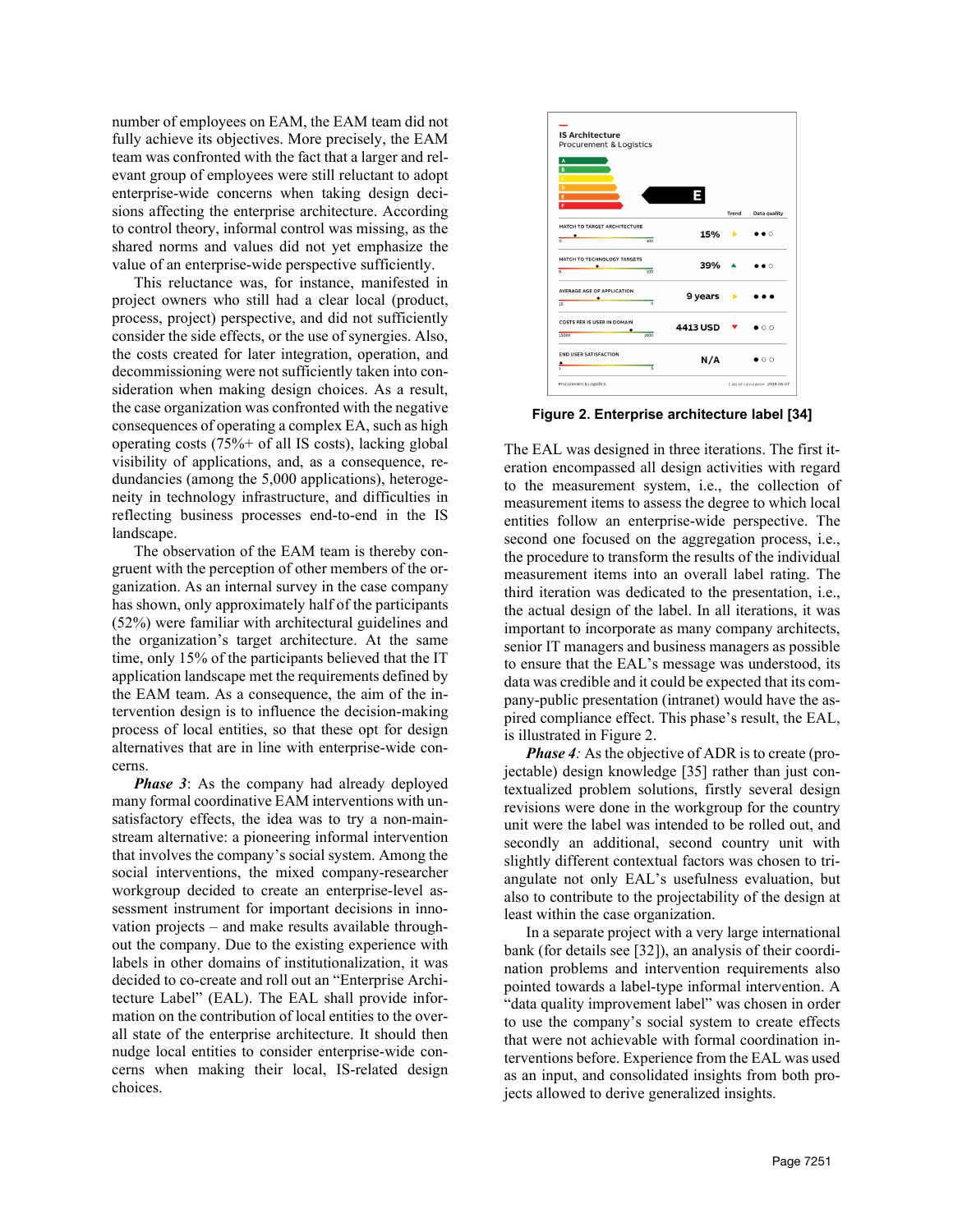*Phase 5:* As opposed to the iterative testing and thus formative evaluations in phase 4, this phase represents a summative evaluation of the design endeavor. At this point, the requirements from phase 1 were used as a baseline to evaluate the artefact [31]. Evaluative evidence was collected

- from users by asking whether they understood the label's message, found the presented information credible and believed it would influence their decision-making and
- from IT management by analyzing whether autonomous decisions in fact complied better with enterprise-wide objectives after the roll-out of the intervention.

While the former results were encouraging, the evaluation of effects was made difficult by the fact that, in the engineering company, a significant portion of their business (and supporting IT applications) were carved out during the observation period and, in the bank, the pandemic and internal strategic decisions caused the new interventions to be rolled out with delay and as part of a larger system update.

*Phase 6*: The conceptual foundations of control theory, institutionalization theory, informal intervention typology, candidate portfolio derivation, ADR, digital nudge method and pilots in several business units (and even different companies) provided a good foundation for learnings that go beyond situated design experiences. Several conference papers allowed to present and discuss nascent design principles that are intended to ultimately lead to a design theory for informal coordination interventions.

#### **8. Discussion and Conclusions**

This paper aimed aims at integrating the pieces, answering the research question 'how can fragmented design knowledge about informal interventions be integrated to provide a comprehensive design support for EAM?' We have presented a coherent integration of design knowledge for informal EAM interventions, comprised of (i) justificatory (descriptive) knowledge about interventions, effects and underlying mechanisms, (ii) projectable design knowledge about both fundamental intervention types, their contextualization, their selection and their implementation, and (iii) contextualized insights from two implementation projects. While there are many possible ways to (a) design and implement informal control mechanisms and (b) contextualize generic intervention design knowledge, we focused on the very promising and broadly adopted concept of (digital) nudging and on actual experience from two large companies. Figure 3 'fills' the concepts illustrated by Figure 1 with the concrete design knowledge we integrated.



**Figure 3. Mapping study results to design knowledge structure**

Although our study aimed at a high level of projectability, subsequent studies and case reviews may very well extend the design foundations and allow to identify additional relevant characteristics, additional intervention types and more elaborate design methods. Being designed artifacts, taxonomies and methods are intended to be useful for a specific purpose – so that different objectives and contexts may require changes and / or extensions.

IT managers and enterprise architects may appreciate this research as a valuable source of inspiration when extending their portfolio of control mechanisms. They may either be inspired by or adapt the contextfree intervention typology, adapt the EAM intervention catalogue to their company context, or even the presented instantiation to their particular needs – or they may be encouraged to identify and try out new, innovative informal control mechanisms. Ultimately, we hope to contribute to an avenue that hopefully allows EAM to overcome empirically observed productivity barriers and continues to constitute an effective approach for enterprise-wide coordination also in times of increased decentralization of IS design decisions.

## **References**

- [1] Ieee. (2000) IEEE Recommended Practice for Architectural Description of Software Intensive Systems (IEEE Std 1471-2000). *New York, NY*.
- [2] M. Brosius, S. Aier, M. K. Haki, and R. Winter, "The institutional logic of harmonization: local versus global perspectives," in *Enterprise Engineering Working Conference*, 2018: Springer, pp. 3-17.
- [3] J. W. Ross, P. Weill, and D. C. Robertson, Enterprise Architecture as Strategy. Creating a Foundation for